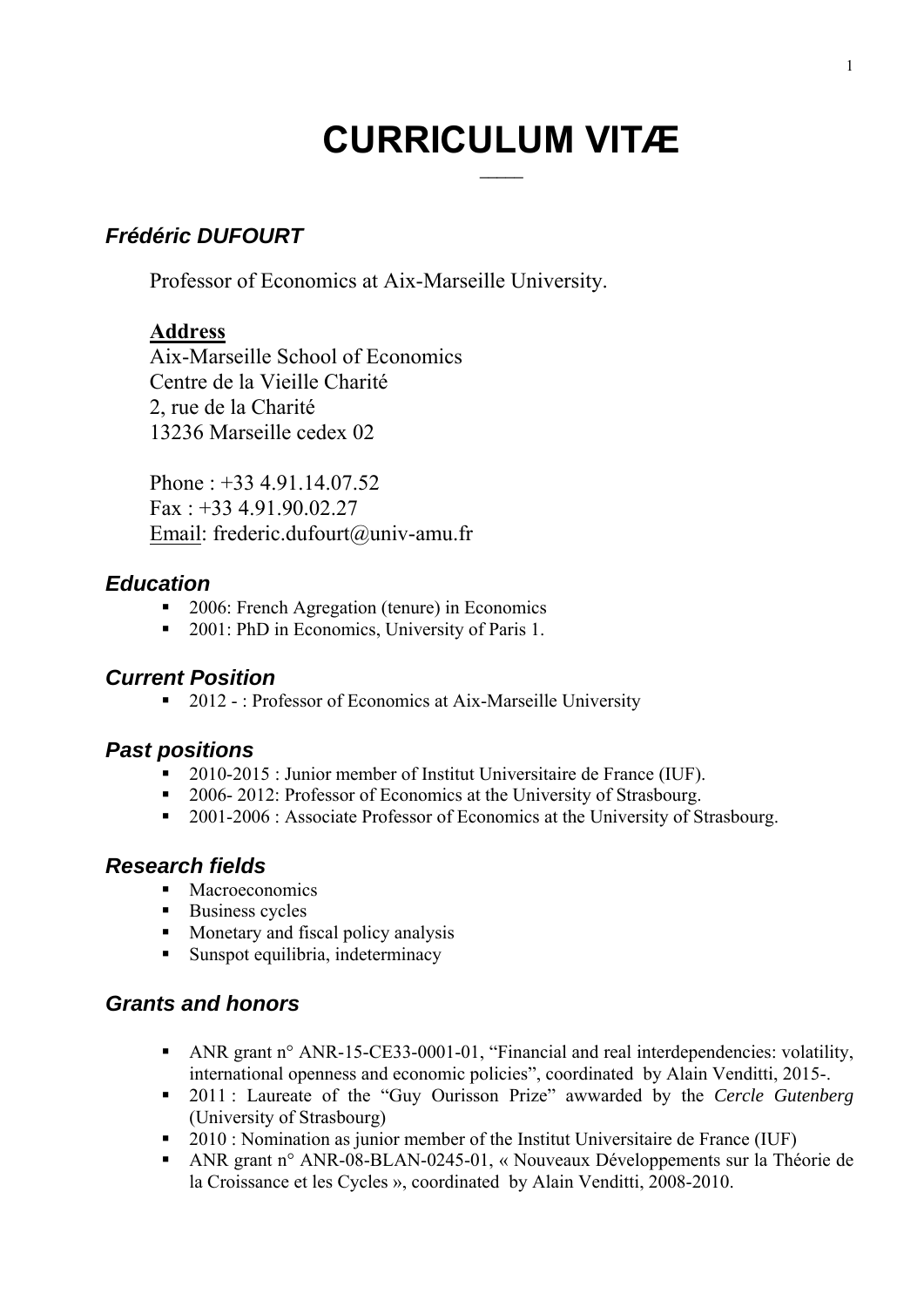- European contract n° 227135 from 7th framework programme, AEGIS « Advancing knowledge-intensive entrepreneurship and innotion for Economic growth and Social Welfare in Europe »,
- ANR research grant n° ANR-05-BLAN-0347-01, « Imperfections de marché, dynamiques et politiques économiques ». coordinated by Thomas Seegmuller (2005- 2008).
- Research grant awarded by the Scientific Council of the University of Strasbourg, convention MG/SB/2006-146, « Progrès technique, rendements croissants et fluctuations économiques ».
- **Programme d'Actions Intégrées Franco-Portugais (PESSOA), convention n° 09755PK,** « Distorsions de Marchés et Fluctuations Endogènes ».

### *Publications*

- Frédéric Dufourt, Rémi Vivès et Alain Venditti (forthcoming), « On sunspot fluctuations in variable capacity utilization models », *Journal of Mathematical Economics.*
- Rodolphe Dos Santos Ferreira et Frédéric Dufourt (2017), « Optimal fiscal policy in sunspot-driven oligopolistic economies », *Journal of Public Economic Theory*, 19(3), pp. 620-638.
- Jin Cheng, Meixing Dai et Frédéric Dufourt (2017), « Banking and sovereign debt crisis in a monetary union without central bank intervention », *Journal of Mathematical Economics*, 68, pp. 142-151.
- Frédéric Dufourt, Kazuo Nishimura, Carine Nourry et Alain Venditti (2016), "Sunspot fluctuations in two-sector model with variable income effecs," in: *Sunspots and Non-Linear Dynamics – Essays in honor of Jean-Michel Grandmont*, Nishimura, Venditti and N. Yannelis (Eds.), Series "Studies in Economic Theory", Springer-Verlag, forthcoming.
- Frédéric Dufourt, Kazuo Nishimura, Alain Venditti (2016), "Sunspot fluctuations in two-sector models: New results with additively-separable preferences," *International Journal of Economic Theory,* vol. 12(1), pp. 67-83.
- Frédéric Dufourt, Kazuo Nishimura, Alain Venditti (2015), "Indeterminacy and sunspots in two-sector RBC models with generalized no-income effect preferences", *Journal of Economic Theory*, vol. 157, pp. 1056-1080.
- Frédéric Dufourt, Mamoudou Touré, Jamel Trabelsi (2009), "Empirical evaluation of nominal convergence in Czech Republic, Poland and Hungary (CPH)," *Economic Modelling,* vol. 26(5), pp. 993-999.
- Frédéric Dufourt, Teresa Lloyd-Braga, Leonor Modesto (2008), "Indeterminacy, bifurcations and unemployment fluctuations," *Macroeconomic Dynamics,* Vol. 12, n° S1, pp. 75-89.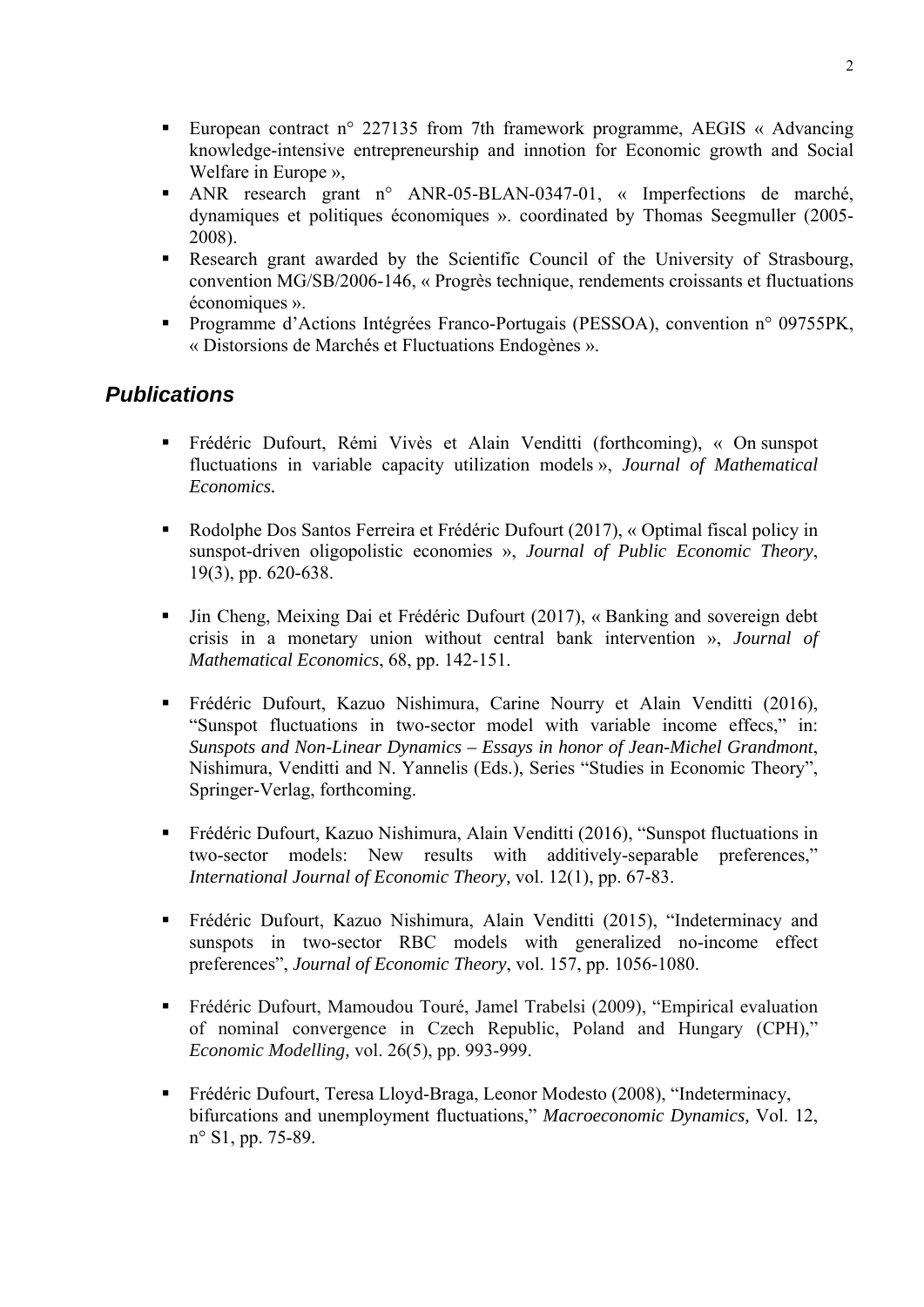- Stefano Bosi, Frédéric Dufourt (2008), "Indeterminacy with constant money growth rules and income-based liquidity contraints," *Research in Economics*, Vol. 62, n°2, pp. 57-63.
- Rodolphe Dos Santos Ferreira, Frédéric Dufourt (2007), "Free entry equilibria with positive profits: A unified approach to quantity and price competition games," *International Journal of Economic Theory,* Vol. 3, n° 2, 2007, pp. 75-94.
- Stefano Bosi, Frédéric Dufourt, Francesco Magris (2007), "Animal spirits in cashin-advance economies," *Louvain Economic Review*, Vol. 73, n° 2, pp. 131-153.
- Rodolphe Dos Santos Ferreira, Frédéric Dufourt (2006), "Free entry and business cycles under the influence of animal spirits," *Journal of Monetary Economics,* Vol 53, n° 2, pp. 311-328.
- Frédéric Dufourt (2005), "Demand and productivity components of business cycles: estimates and implications," *Journal of Monetary Economics*, Vol 52, n° 6, pp. 1089-1105. [2]
- Frédéric Dufourt (2001), « Chocs de demande et fluctuations du taux de marge : une évaluation du modèle de collusion implicite », *Louvain Economic Review*, Vol 67, n° 1, pp. 91-111. [1]

### *Working papers*

- Frédéric Dufourt, Kazuo Nishimura, Alain Venditti, « Sunspot fluctuations in infinite-horizon models: a general analysis »
- Meixing Dai, Frédéric Dufourt, et Qiao Zhang (2015), « ABS or MBS: does it matter which asset the central bank purchases? ».

## *Workshops and conferences (selection)*

- World Finance Conference, Bangkok, December 13-15, 2017.
- Asian Meeting of the Econometric Society (AMES), Kyoto, August 9-13, 2016.
- International Conference "Financial and real interdependencies: volatility, inequalities and economic policies", Lisbon, May 28-30, 2015.
- ASSET (Association of Southern European Economic Theorists) 2014 Meeting, Aix-en-Provence, November 6-8, 2014.
- **ESEM (Econometric Society European Meeting), Toulouse, August 25-29, 2014.**
- EEA (European Economic Association) meeting, Toulouse, August 25-29, 2014.
- <sup>22nd</sup> Conference of the Society for Nonlinear Dynamics and Econometrics, New-York, April 17-18, 2014
- T2M (Theory and Methods in Macroeconomics) annual conference, Lausanne, February 2014.
- 5<sup>th</sup> Anglo-French-Italian Macroeconomics Workshop, London, June 21-22, 2013 (invited).
- $\overline{4}$ <sup>th</sup> French Econometrics Conference, Rennes, November 22-23, 2012 (invited).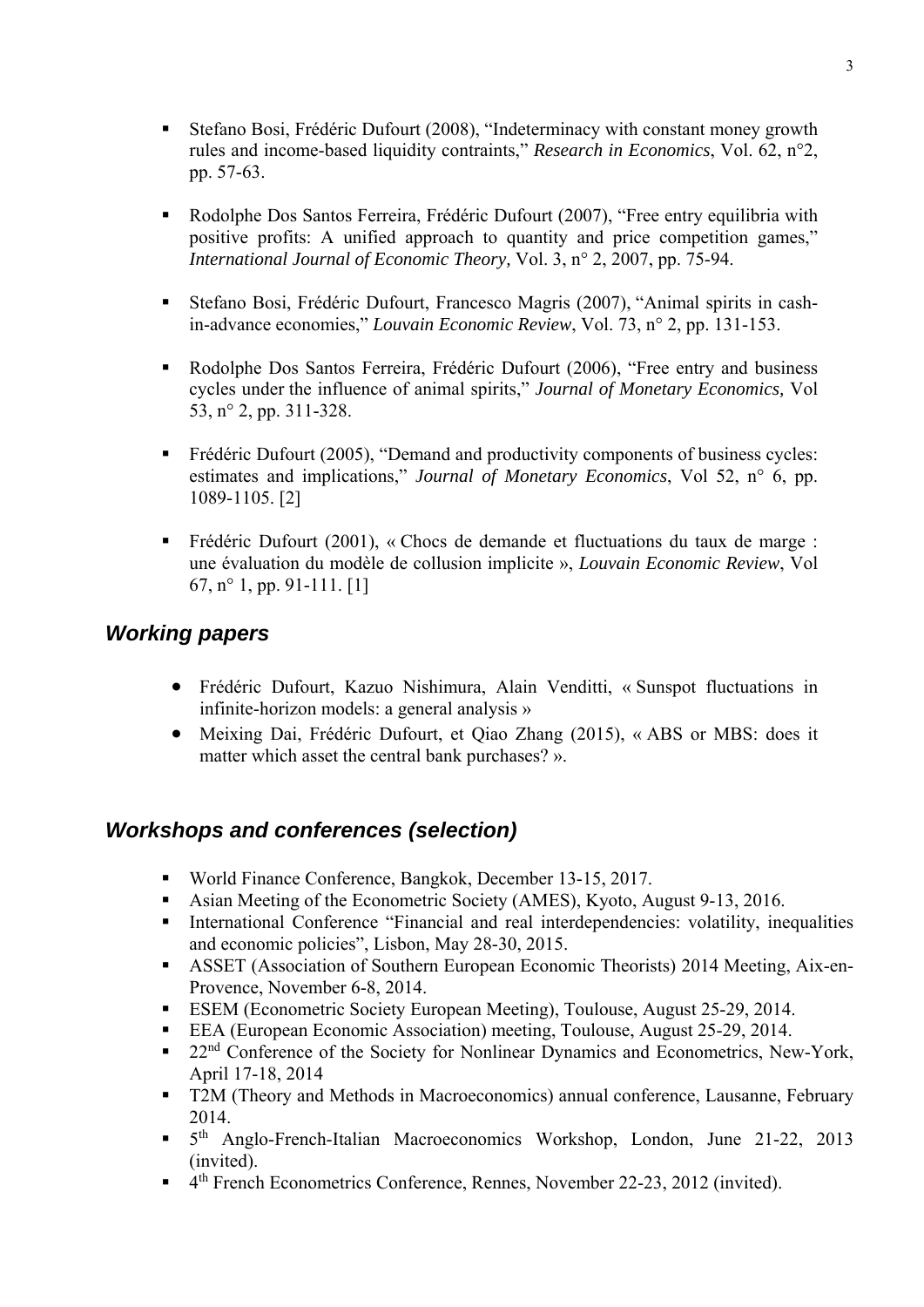- T2M (Theory and Methods in Macroeconomics) annual conference, Rennes, June 2012.
- SAET (Society for the Advancement of Economic Theory) 2011 Meeting, Faro (Portugal), June 2011 (invited).
- International conference ""New Challenges for macroeconomic regulation : financial crisis, stabilization policy and sustainable development", Marseille, June 9-11, 2011 (Invited).
- EEA (European Economic Association) meeting ; Glasgow, August 2010.
- ASSET (Association of Southern European Economic Theorists) 2009 Meeting, Istanbul, November 2009.
- Workshop "Journée Dynamique", Lille, December 2009.
- SAET (Society for the Advancement of Economic Theory) 2009 Meeting, Ischia, July 2009.
- International Workshop "Agents Interactions, Markets Interdependences and Aggregate Instabilities", Paris, June 2009.
- International Workshop "Growth with heterogeneous agents: causes and effects of inequality ", Marseille, June 2008.
- **International Workshop "Market Imperfections and Macroeconomic Dynamics", Lille,** Mach 2008.
- ASSET (Association of Southern European Economic Theorists) 2007 Meeting, Padova, 1-3 Nov. 2007.
- **International Workshop "Expectations, Indeterminacy and Economic Policy", Nanterre,** 28-29 Sept. 2007.
- **Journées Générations Imbriquées, Paris, Feb 2007.**
- T2M (Theory and Methods in Macroeconomics) annual conference,), Paris, January 2007.
- **Louvain Symposium on Economic Dynamics, Louvain, Sept. 2006.**
- **PET** (Public Economic Theory) Meeting, Hanoi, August 2006.
- FEMES (Econometric Society Far Eastern Meeting), Pékin, July 2006
- Policy Modelling International Conference (ECOMOD), Hong Kong, June 2006
- AFSE, Journées de l'Association Française de Sciences Economiques, September 2005.
- ASSET (Association of Southern European Economic Theorists) 2005 Meeting : Rethymnon, Nov. 2005.
- EEA (European Economic Association) meeting : Amsterdam, Aug. 2005
- T2M (Theory and Methods in Macroeconomics) annual conference, Lyon, Jan. 2005.
- **Louvain Symposium on Economic Dynamics, Louvain, Jan. 2003**
- ESEM (Econometric Society European Meeting) : Venise, Aug. 2002.
- T2M (Theory and Methods in Macroeconomics) annual conference, Evry, June 2002.
- EEA (European Economic Association) meeting : Lausanne, Sept. 2001.
- ESWC (Econometric Society World Congress) Meeting, Seattle, Aug. 2000.
- Midwest Macroeconomics Conference, Atlanta, March 2001.
- Growth and Business Cycles Conference, Manchester, July 2000.
- T2M (Theory and Methods in Macroeconomics) annual conference, Nanterre, May 2000.
- T2M (Theory and Methods in Macroeconomics) annual conference, Marseille, May 1998.
- SESAME (Séminaire d'Économétrie et de Statistique Appliquée à la Modélisation en Économie), Lyon, Sept. 1997.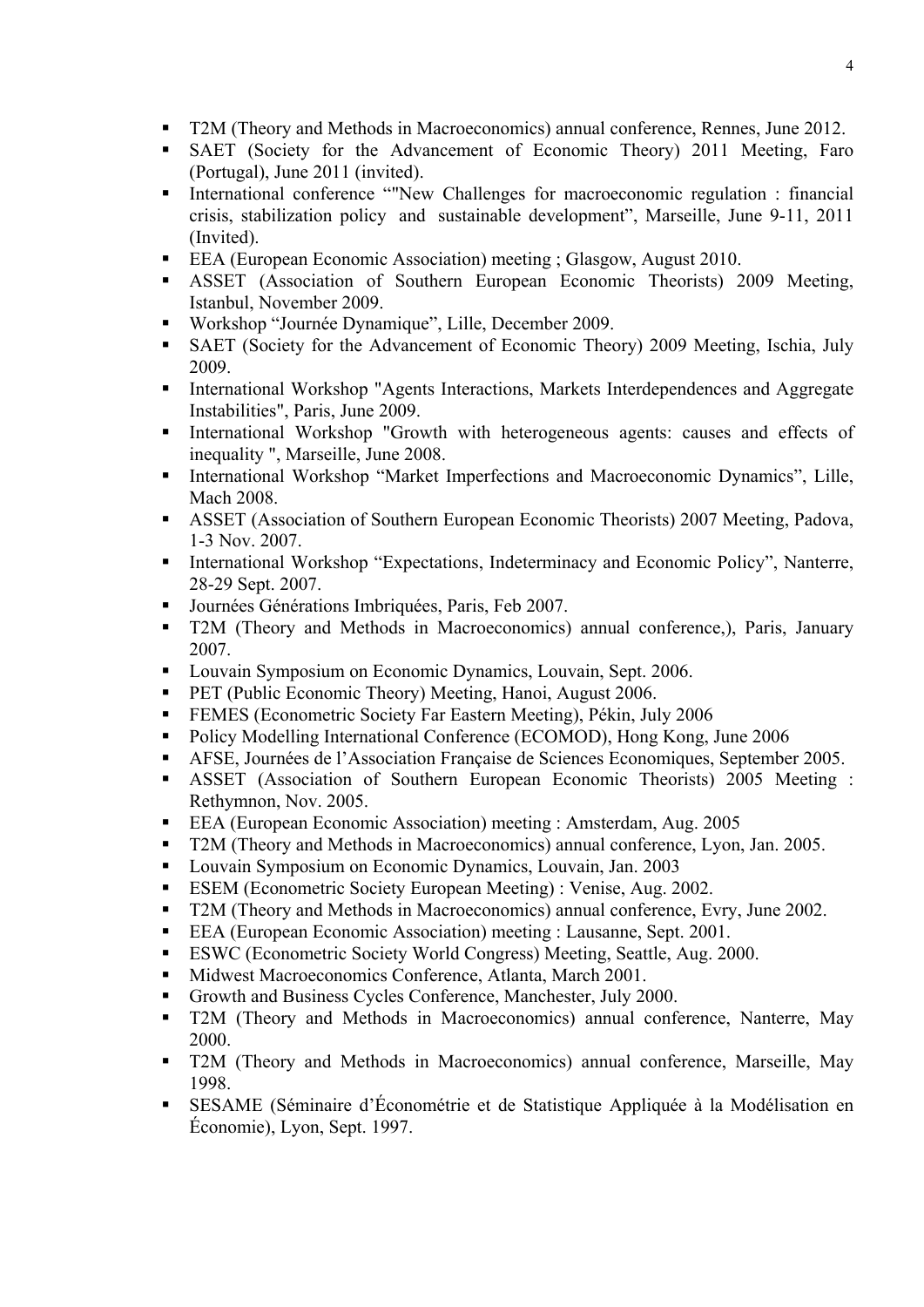# *Organization of scientific events (Conferences, Workshops)*

- "Doctoral Workshop on Quantitative Dynamic Economics", jointly organized with Konstanz University and University Carlos III of Madrid, Marseille, sept 10-12, 2016.
- <sup>9th</sup> Anglo-French-Italian Macroeconomics Workshop, jointly organized with Eric Girardin, Marseille, December 12-13, 2014.
- « 5th Doctoral Workshop on Dynamic Macroeconomics », jointly organized with Leo Kaas (Konstanz University) and Rodolphe Dos Santos Ferreira (University of Strasbourg), Strasbourg, June 1-2 2014.
- « 4th Doctoral Workshop on Dynamic Macroeconomics », », jointly organized with Leo Kaas (Konstanz University) and Rodolphe Dos Santos Ferreira (University of Strasbourg), Konztanz, juin 2013
- « 3rd Doctoral Workshop on Dynamic Macroeconomics », », jointly organized with Leo Kaas (Konstanz University) and Rodolphe Dos Santos Ferreira (University of Strasbourg), Strasbourg, June 2011.
- « 2nd Doctoral Workshop on Dynamic Macroeconomics », », jointly organized with Leo Kaas (Konstanz University) and Rodolphe Dos Santos Ferreira (University of Strasbourg), Konstanz University, June 2009.
- T2M 13th annual conference, jointly organized withAmélie Barbier-Gauchard and Rodolphe Dos Santos Ferreira, University Strasbourg, Jan 2009.
- **1st Doctoral Workshop on Dynamic Macroeconomics », », jointly organized with Leo** Kaas (Konstanz University) and Rodolphe Dos Santos Ferreira (University of Strasbourg), Strasbourg, June 2008.

## *Thesis supervision*

- Jin CHENG, "Essay on Eurozone crisis," co-supervised with Meixing Dai, completion year: 2014 (University of Strasbourg).
- Fredo JEAN-BAPTISTE, "Essays on the econometric evaluation of monetary business cycle models," completion year: 2011 (University of Strasbourg).
- Lisa KERDELHUE, "Structural Reforms in the Eurozone", since May 2017.
- Audrey-Rose MENARD, "Essays on aid development," co-supervised with Laurent Weill, completion year: 2014 (University of Strasbourg)
- Océane PIETRI, « Distributional Effects of Macroeconomic Policy », since sept. 2016
- Wallya PREMCHIT, « The economic effects of ASEAN integration: three empirical contributions from the perspective of the New Economic Geography», cosupervised with Eric Rugraff, completion year: 2013 (University of Strabourg).
- Rafik SELIM, "Monetary and Exchange Rate Policies in Egypt and SEMED: theoretical and empirical approaches" since sept 2017 (jointly supervised with K. Gente).
- Laura SENECAL, "Macroeconomic policy with heterogenous agents",since sept 2017 (jointly supervised with C. Poilly)
- Mamoudou TOURE, « Evaluation empirique de la convergence nominale dans les pays en transition », co-supervised with Jamel Trabelsi, completion year : 2010.
- Rémi VIVES « New and sentiments in the business cycles », jointly supervised with Alain Venditti, since Sept. 2015.